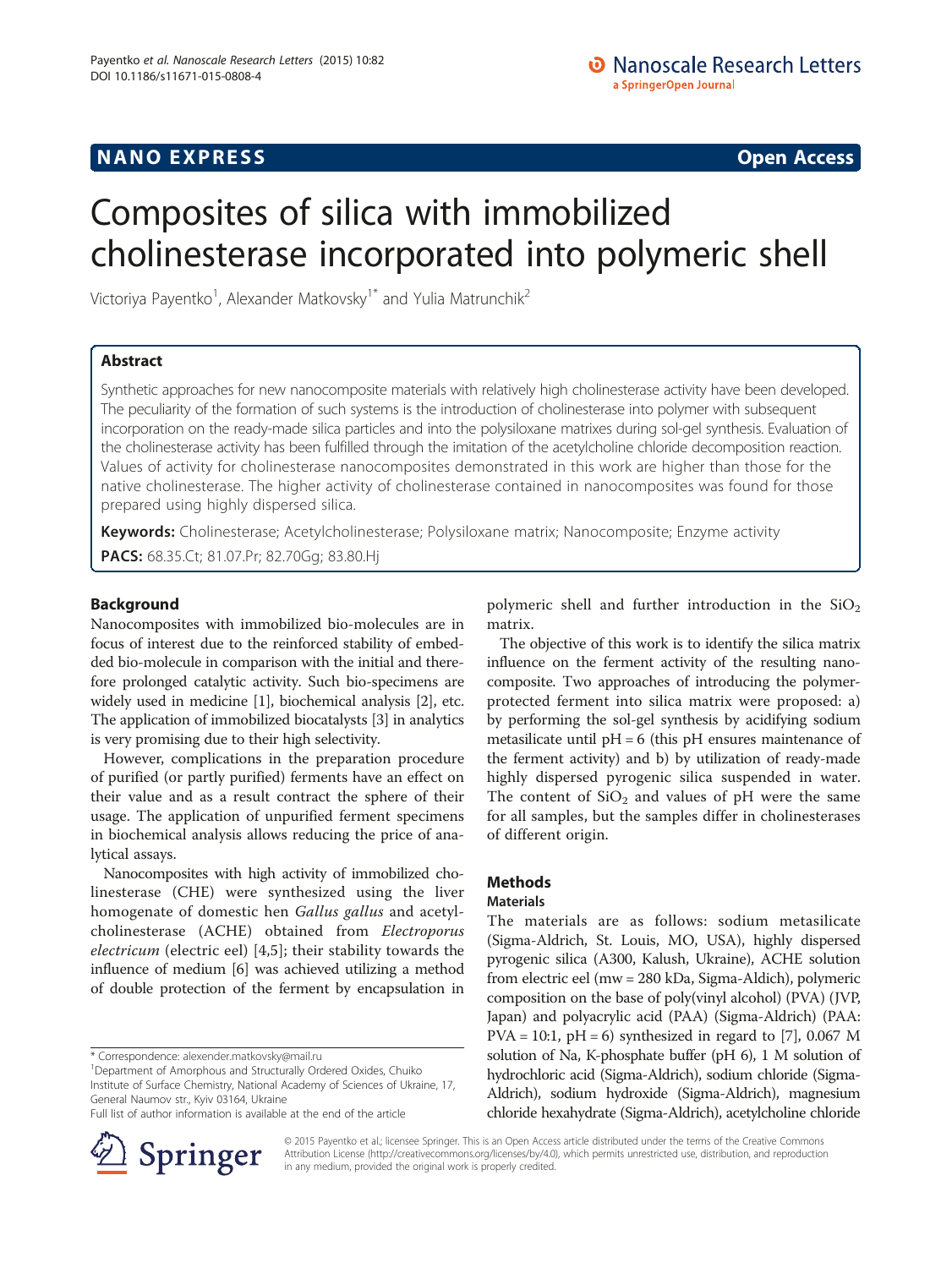

(Sigma-Aldrich), and CHE from the liver homogenate of G. gallus which was obtained as shown elsewhere [[8\]](#page-2-0).

#### Assay of enzyme activity

To evaluate the cholinesterase activity, a trimetric method [[9\]](#page-2-0) was employed according to Figure 1. Nanocomposite samples were placed in a water bath maintained at 38°C and the pH adjusted to 7.4 with 0.1 N NaOH; the acetylcholine was then added to the mixture.

The acetic acid that liberates from acetylcholine hydrolysis was neutralized and the pH maintained with NaOH by means of an automatic recording titrator (Titronic Easy, Darmstadt, Germany). A blank was determined first and analysis followed. Enzyme activity was calculated from the quantity of NaOH added per unit time and expressed as unit/mg of solid matter for composites and unit/mg of the enzyme solution for native ferment.

Synthesis of composite materials with immobilized cholinesterase:

- 1. The sol of  $SiO<sub>2</sub>$  was obtained as described earlier [\[4\]](#page-2-0) using sodium metasilicate and hydrated silicic acid diluted by water in proportion 1:2. The sol of  $SiO<sub>2</sub>$ (10 ml) was acidified by 1 M HCl to pH 6, and then 10 ml of suspension of polymer (5.66 wt %) in phosphate buffer was added under vigorous stirring to the sol of  $SiO<sub>2</sub>$ . Samples were marked as sol-gel.
- 2. Highly dispersed pyrogenic silica A300 (0.25 g) was introduced to the liver homogenate/water suspension of the ferment content equal to the previous procedure with the maintenance of pH 6 and the same composition. Samples were marked with A300.

The obtained samples were dried out at 25°C tile air-dried state with further maintenance at 4°C.

The methods used were scanning electron microscopy (SEM) (JSM-5610 LV, JEOL Ltd., Akishima, Tokyo, Japan) and potentiometric titration (Titronic Easy, Germany).

## Results and discussion

The catalytic activities of cholinesterases of different origin (homogenate of the G. gallus liver and solution of ACHE from the electric eel) have been studied in native and immobilized states. The obtained results are presented in Table 1.

Enzyme specimen in immobilized state demonstrates higher values of catalytic activity compared to native forms (Table 1). Utilizing highly dispersed silica (A300) as silica component in composite allows retaining the higher values of catalytic activity in the reaction of acetylcholine chloride hydrolysis. This may be explained by strong difference in morphology of composites obtained by two procedures which may be seen from SEM microphotographs (Figure [2](#page-2-0)).

Figure [2A](#page-2-0) shows that the silica component formed through sol-gel method, although it has a complex surface relief, nevertheless is smoothed due to the uniform distribution of polymeric component in silica matrix. Whereas the silica component is formed by means of A300 particle aggregation, the high heterogeneity is observed due to diverse sizes of the obtained aggregates.

Such difference in morphology may facilitate the propagation of diffusion processes of delivery of the substrate to immobilized ferment. It is known [[10\]](#page-2-0) that hydrogen bonds between silica particles and water-soluble polymers are absent at pH 6. The formation of silica component takes place at the expense of interparticle interactions, and therefore, the interaction forces between the solid and dispersion medium have no significant influence. Herein [\[11](#page-2-0)], we have showed that in the silica-polymer system obtained at pH 6, after removal of the polymeric component by way of soft oxidation, the pore structure of the resulting silica matrix was insignificantly dependent on the nature of polymers. So, the functional structure of the obtained composites is represented by enzyme in the polymeric shell (which creates

|  |                        |  | Table 1 Activity of native and immobilized |
|--|------------------------|--|--------------------------------------------|
|  | <b>cholinesterases</b> |  |                                            |

| Sample                                               | Enzyme activity, unit <sup>a</sup> /mg |
|------------------------------------------------------|----------------------------------------|
| Liver homogenate of the Gallus gallus                | $1.15 \pm 0.04$                        |
| ACHE from electric eel                               | $1.88 + 0.09$                          |
| 1. Sol-gel, liver homogenate of the<br>Gallus gallus | $1.27 + 0.05$                          |
| 2. Sol-gel, ACHE from electric eel                   | $2.15 + 0.01$                          |
| 3. A300, homogenate of the liver of<br>Gallus gallus | $1.49 + 0.01$                          |
| 4. A300, ACHE from electric eel                      | $2.25 + 0.03$                          |

<sup>a</sup>Unit definition: One unit will hydrolyze 1.0 μmol of acetylcholine to choline and acetate per minute at pH 8.0 at 37°C [\[9\]](#page-2-0).